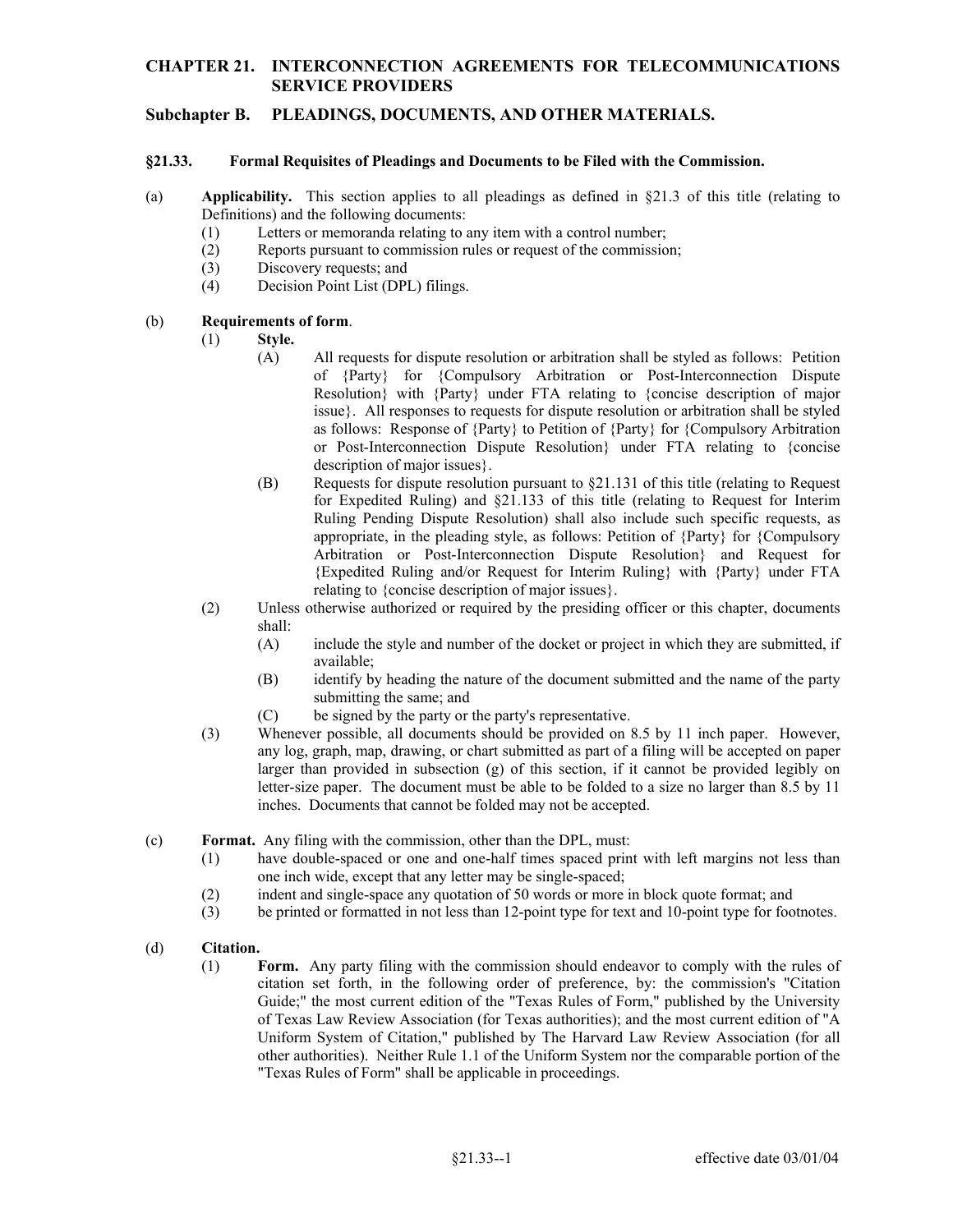# **CHAPTER 21. INTERCONNECTION AGREEMENTS FOR TELECOMMUNICATIONS SERVICE PROVIDERS**

## **Subchapter B. PLEADINGS, DOCUMENTS, AND OTHER MATERIALS.**

#### **§21.33(d) continued**

- (2) **Copies.** When a party cites to authority other than PURA and other Texas state statutes, commission rules, reported Texas cases, an FCC decision, the United States Code, the Texas Administrative Code, the Code of Federal Regulations, or a document on file with the commission, such party shall provide a copy of the cited authority to the presiding officer and all parties of record. Copies of authority may be provided to the presiding officer and all parties of record electronically.
- address. If the person signing the pleading or document is an attorney licensed in Texas, the (e) **Signature.** Every pleading and document shall be signed by the party or the party's authorized representative, and shall include the party's address, telephone number, facsimile number, and email attorney's State bar number shall be provided.
- (f) **Page limits.** Unless otherwise authorized by the presiding officer, page limits shall be as follows:
	- (1) With the exception of DPLs and discovery responses, no pleading or brief relating to interconnection agreements shall exceed 50 pages, excluding exhibits.
	- shall so move, and shall provide support on relevant factors pursuant to paragraph (4) of this (2) Prefiled direct testimony shall not exceed 75 pages in length per witness, excluding exhibits and/or attachments. A party requesting the presiding officer to establish a larger page limit subsection.
	- (3) The page limitation shall not apply to copies of legal authorities provided pursuant to subsection (d)(2) of this section.
	- (4) A presiding officer may establish a larger or smaller page limit. In establishing parties' page limits, the presiding officer shall consider such factors as which party has the burden of proof, the number of parties opposing a party's position, alignment of parties, the number and complexity of issues, the number of witnesses per party, and demonstrated need.
- (g) **Hard copy filing standards.** Hard copies of each document shall be filed with the commission in accordance with the requirements set forth in paragraphs (1)-(4) of this subsection.
	- filed as separate referenced attachments. Except for responses to discovery, no single (1) Each document shall be typed or printed on paper measuring 8.5 by 11 inches. Oversized documents being filed on larger paper pursuant to subsection (b)(3) of this section shall be document shall consist of more than one paper size.
	- (2) One copy of each document, that is not the original file copy, shall be filed without bindings, staples, tabs, or separators.
		- (A) This copy shall be printed on both sides of the paper or, if it cannot be printed on both sides of the paper, every page of the copy shall be single sided.
		- (B) All pages of the copy filed pursuant to this paragraph, starting with the first page of the table of contents, shall be consecutively numbered through the last page of the document, including attachments, if any.
	- objects shall be embedded in the text of the document. "Non-native figures" means tables, (3) For documents for which an electronic filing is required, all non-native figures, illustrations, or objects shall be filed as referenced attachments. No non-native figures, illustrations, or graphs, charts, spreadsheets, illustrations, drawings and other objects which are not electronically integrated into the text portions of a document.
	- (4) Whenever possible, all documents and copies shall be printed on both sides of the paper.